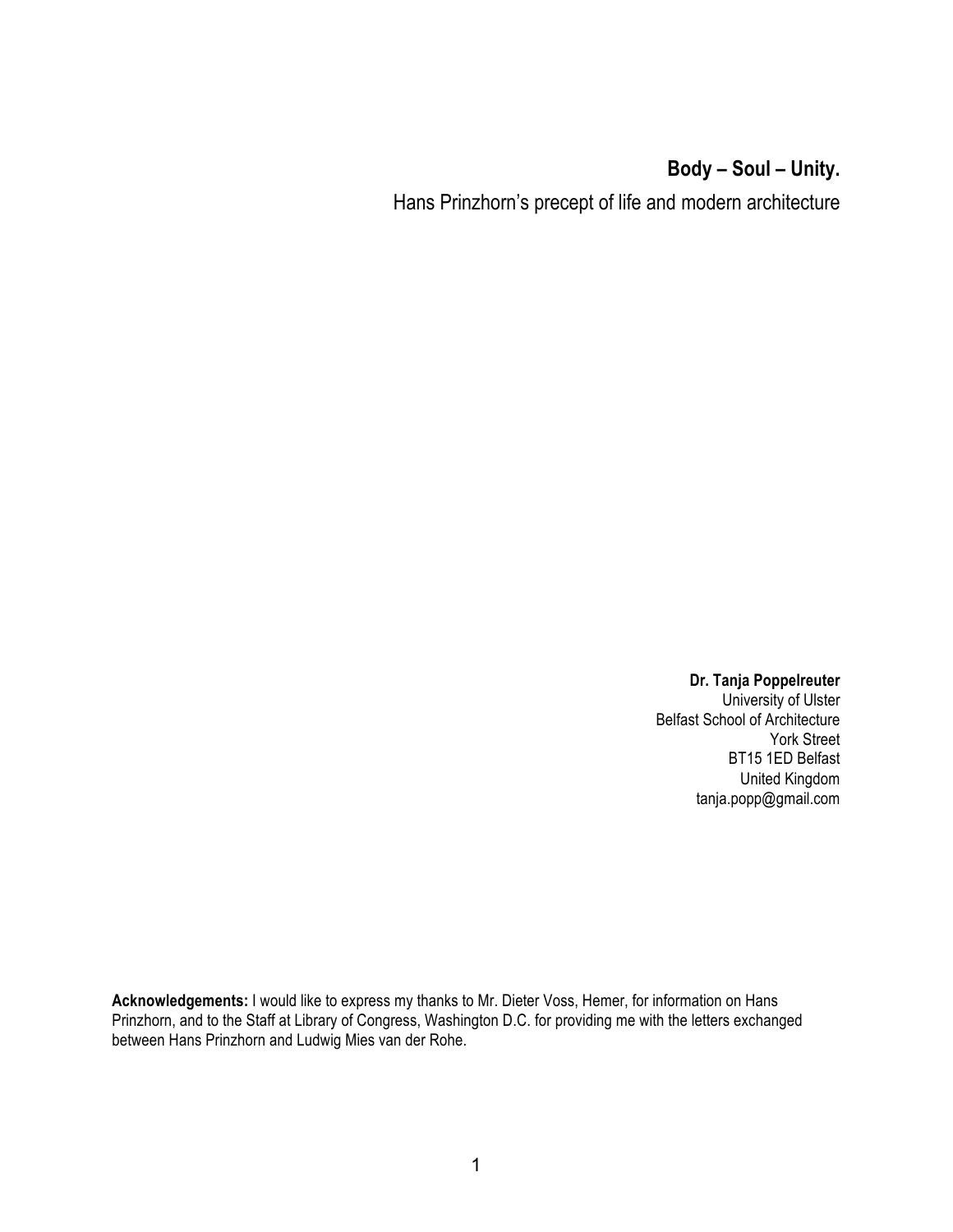**Abstract:** Technological advancements in the building industry and the standardisation of building parts, units and houses and a year-round mass-production were pursued as a solution for the pervasive urban housing shortage during the 1920s in Germany. Based on the widespread belief that changes in the environment foster changes in behaviour, uniform types of housing units were perceived as tools with which to actively remediate 'vices of living'.

Opponents of such notions proposed flexible alternatives to the standardised types to support what was perceived as the new way of life. A thesis that focused on this way of life and on changes in the perception of the human being was put forward in Hans Prinzhorn's 1927 *Body – Soul – Unity.* It foresaw a cultural and societal development not driven by 'the will' but one united in body and soul. The ways in which the book was perceived by architects of the Neues Bauen can be surmised with the help of a book that Mies van der Rohe was invited to write for Prinzhorn, as well as with a review by Ernst Kállai for the *Bauhaus* magazine, which saw Prinzhorn as providing support for the newly developing architecture and a framework for opponents of the belief that housing must shape the life of inhabitants.

**Keywords:** Fritz Block, Ernst Kállai, Friedrich Nietzsche, Adolf Rading, Ludwig Mies van der Rohe, Hans Prinzhorn, Housing, Mass-Production, Modernism, Neues Bauen, Standardisation,

'And people', he [Georg] asked Wolff, 'what are the use of changed facilities if people remain unchanged?' 'But I beg your pardon – we surely agree about the fact that human beings are a product of their circumstances. Now, if those are improved, so human beings will obviously change with them.' … Dr Wolff picked a small thread off his trousers; as if he was embarrassed that one even mentions something as obvious as the human being. Human beings were accessories to the fixtures and fittings. 'I still don't believe', Georg started again, 'that people are mere furniture, which can be created by the architect like cupboards and tables ... people have to create themselves'. 1

The protagonist in Siegfried Kracauer's (1889-1966) 1928 novel *Georg2* challenged the widespread belief in the changing, renewing and altering powers of housing. Such notions usually related to the working class, whose living conditions were affected by a shortage in housing that had, after World War I, led to appallingly unhygienic living conditions in urban areas. Discussions on the 'housing problem' addressed technical questions of, for example, how to improve hygiene conditions and how to foster technological modernisation of the building process and industry, and the proposed solutions asked about how to satisfy the needs and requirements of workers who were perceived as a part of society whose lifestyle did not fit traditional patterns. Part of the solution was also sought in designs that would, as Dr Wolff asserts in Kracauer's novel, produce and alter their inhabitants.

#### **'How do we want to live?'**

In tackling the housing problem, the building industry focussed on the development of technologies towards prefabricated building parts, housing-factories, and the standardisation of houses and units. The industrial production of houses based on principles of rationalisation and standardisation was deemed exemplary because it accelerated the building process and made construction possible throughout the year. In Berlin and in Frankfurt am Main, for example, the Reichsforschungsgesellschaft (Imperial Society for Research) was engaged in industrial prefabrication and used Henry Ford's (1863-1947) and Frederick Winslow Taylor's (1856 - 1915) principles for assembly-line production as guidelines. 3

Among the best-known results of such efforts are the so-called *Frankfurter Kleinwohnungstypen* (*Frankfurt Standard Ground Plans*) – standardised floor plans that enabled Ernst May (1886-1970) to realise approximately 15,000 housing units between 1925 and 1930 **(Fig. 1)**. These plans were widely publicised in the touring exhibition *Die Wohnung für das Existenzminimum* (*The Dwelling for the Margin of Subsistence*) and were a topic of discussion at the 1929 *Congrès International d'Architecture Moderne* (CIAM) in Frankfurt. 4

The embracing of industrialisation of the building process and of standardisation of floor plans in Frankfurt was based on the belief that rational planning and low-cost construction methods would satisfy a universal right to appropriate, affordable housing. Resulting from deliberations on which requirements each standardised unit would have to fulfil to be considered appropriate for mass consumption was the widely considered question which Walter Gropius' (1883-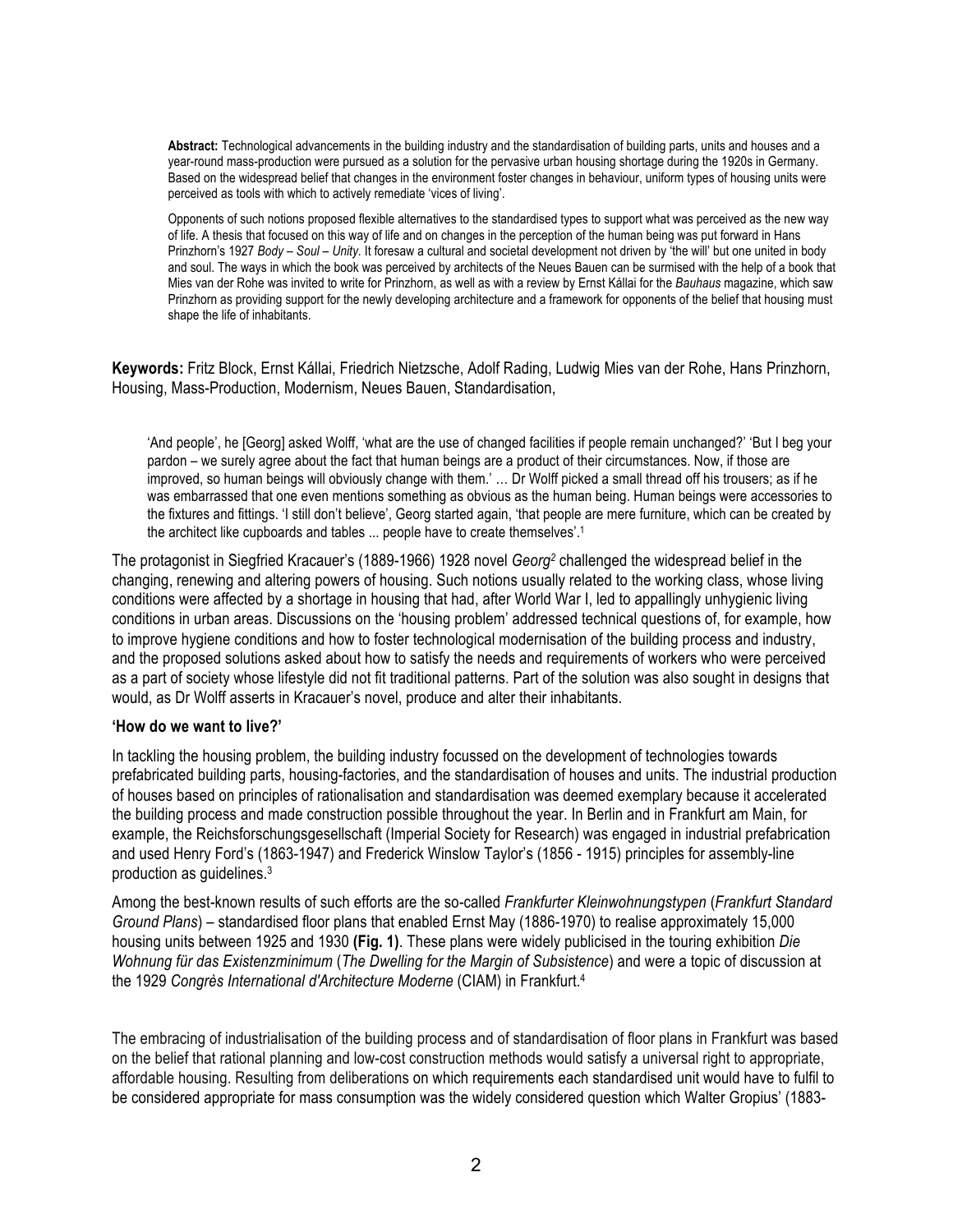1969) formulated as 'How do we want to live?' It was based on the premise that the majority of dwellers have a general set of requirements that needed to be determined prior to the standardisation of units into types.<sup>5</sup>

In a conceptual leap such considerations gave rise to notions that standardised floor plans should be planned to influence life styles and sparked the hope that they might not only bring relief to the housing shortage but also bring solutions to broader social problems. Members of the influential hygiene movement, as well as of the municipal health care system, connected the design of living space to the hope that it would alter behaviour. Wilhelm von Drigalski (1871-1950), for example, medical officer of health in Berlin between 1925 and 1933, considered overcrowding and squalid hygienic urban living conditions responsible for moral waywardness in children and argued that if hygienic living units of sufficient size and with beds for each inhabitant were present, the family father would be kept from going to the public house, which would add to the peace at home and would help children to become morally firm members of society.6 This way of thinking made it possible to perceive housing as a tool with which to educate the working class towards moral behaviour. The concept arose that an environment, planned for an ethical human being, will generate just such a person.

To accommodate such ideals floor plans were developed by architects of the Neues Bauen as well as by those who pursued traditionalism. <sup>7</sup> In 1927 a publication by the Fritz Block (1889 - 1955) of Block & Hochfeld in Hamburg, a largely unknown architect today, sparked a particularly chagrined response. His article *Wohnform und Wandlungsfähigkeit (Forms of dwellings and capability to transform)8* in *Die Form*, the magazine published by the *Deutsche Werkbund (German Association of Craftsmen)* Block strongly supported the organisation of floor plans with the purpose of changing behaviour. Starting with the premise that 'the majority of the working population must intensely be educated and influenced<sup>39</sup> Block considered the floor plan a means with which to prevent habits that are considered unhealthy, morally objectionable, or simply not practical. To demonstrate the viability of such plans Block developed a *Standard Type* (*Normaltype*) **(Fig. 2)** for the needs of families with one, two and three children, for couples, and for singles. Living, dining, and a kitchen are combined in one large room whereby the kitchen is separated by a curtain. The bedrooms are deliberately small in order to discourage residents from spending time here other than for sleeping and learning. The 'vices of living'<sup>10</sup> (Wohnuntugenden) which Block aimed to remediate related to the custom of keeping a 'state parlour' in pristine condition which was only to be used to receive guests and on holidays, plus the letting of beds to night-lodgers. Essential for Block's concept was also that the living quarters were designed as inalterable units: 'Here, no part of the home can be assigned to a different function. Coercion of form should be executed generally wherever possible in all rooms of the small unit'.<sup>11</sup> Block's perception of the dweller was that of a person in the need of coercion towards morals and correct habits and therefore an example of the belief that inhabitants are the products of the environment which can, if correctly designed and laidout alter habits and behaviour towards an ideal lifestyle.

# **Flexibility**

Adolf Rading (1888 – 1957) refuted Block's essay in the article *Wohngewohnheiten12* (*Habits of living*) placed in *Die Form* directly following Block's text. Rading perceived the problems faced by architects in the development of new floor plans as based upon the lethargy of the dweller whose interests is directed towards being able to fit furniture inside the new living spaces rather than on reflecting on how to live. He acknowledged standardisation as an inescapable necessity but conceded that it cannot be the task of the architect to find a solution. Instead, Rading aimed to provide individually designed floor plans for a dweller whose way of life might change over time and concludes:

That despite of the same needs for living spaces no dry scheme has to be the result, which a number of floor plans shall prove. A complete standardisation of the construction of the of structurally engineered part leads to complete elasticity of the floor plan and enables [...] individual ways of dwelling again.13

To support his point of view Rading also illustrated the text with a floor plan based on a construction-scheme of five by five metres between load-bearing beams that would create one large space within which walls may be inserted according to the requirements of the dweller **(Fig. 3).** Since no details are provided that would indicate if walls are, once installed, permanent, or moveable by either the dweller or with the help of a builder Rading's counter-proposal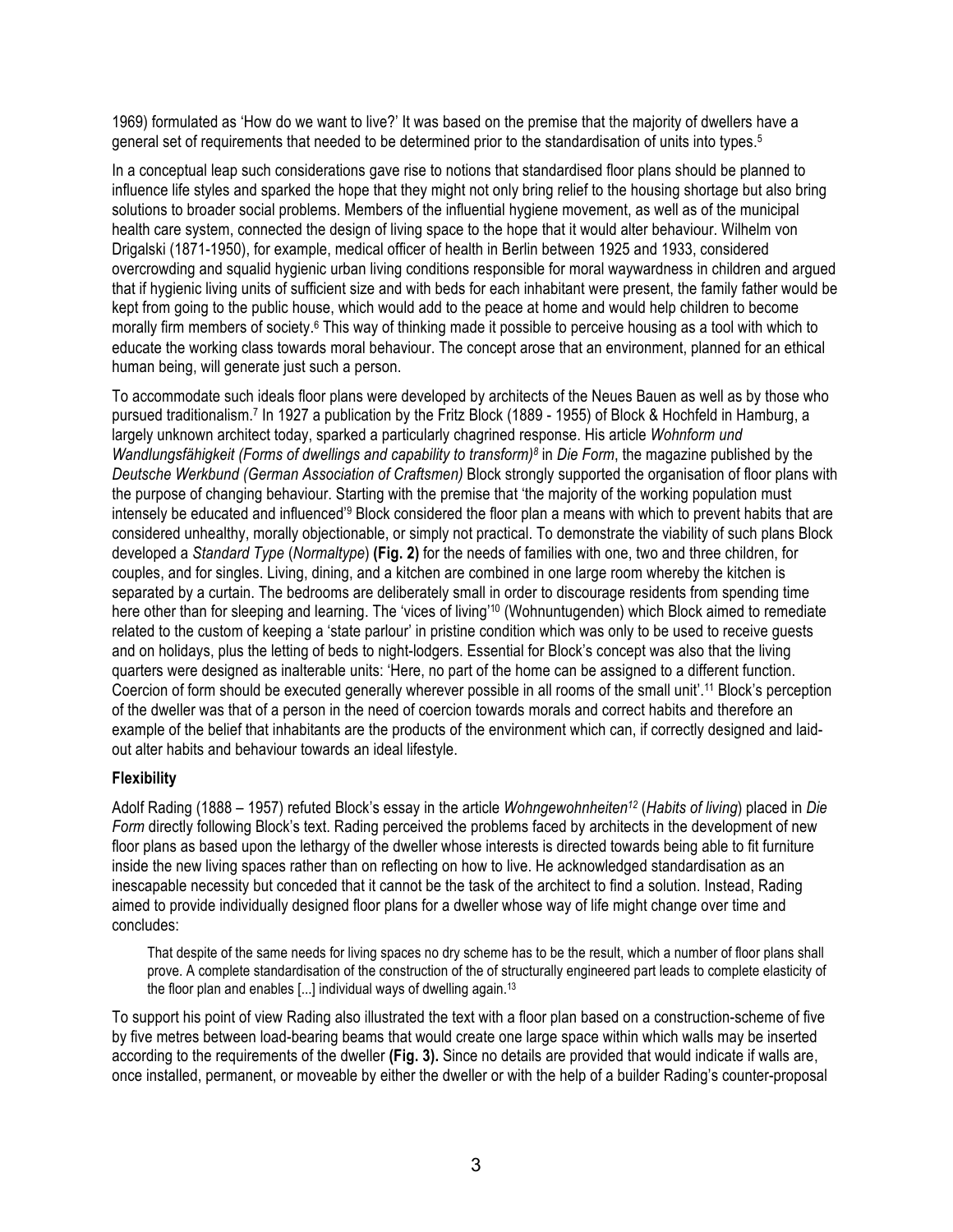appears to have been prepared with the aim of developing a counter-argument to Block rather than a novel designproposal.

The year when these publications were released was also the year when Rading presented a house at the exhibition and settlement *Die Wohnung (The House)* what had been organised by Ludwig Mies van der Rohe (1886-1969) on behalf of the *Deutsche Werkbund* in Stuttgart-Weißenhof. One of the main goals of the event had been to address the 'housing problem' in that the exhibition and development of the latest examples of mass-producible building techniques and floor plan solutions was fostered. Standardisation had been at the core of the association's interest since its foundation in 1907 and since questions on how to further mass-production, standardisation and the development of floor plans were intrinsically linked, the latter was at the centre of the program in Weißenhof.<sup>14</sup>

In the short description of his single family dwelling Rading pointed out again that it is not the task of the architect to force the dweller into a preconceived mode of living as such attempts would be an overestimation of the architect's competencies:

Human beings are neither miscreants nor children. Only arrogance or inconvincible stupidity can try to place them under custodianship. Let us be humble, let us realise: the attempt to predict destiny has collapsed miserably, sin toward man, inconsequentially good will, helpfulness.15

While Rading contributed with a single-family house,<sup>16</sup> Mies van der Rohe's housing block offered a solution comparable to the one published by Rading in *Die Form.* The construction made it possible to forgo almost all supporting walls and columns and integrated flexible wall units, moveable by the tenant **(Fig. 4-6)**; only staircases, bathrooms and kitchens were fixed and, according to Walter Riezler: 'Internal partitions can be drawn at random, so that various possibilities for floor plans for the same living-unit arise'. <sup>17</sup> To demonstrate, 29 architects and interior designers furnished the block for the exhibition in 1927. No two floor plans of the 24 apartments were identical so that a 'great freedom of usage' was achieved.18

As with Rading, Mies van der Rohe had also voiced concerns towards standardisation. On several occasions after 1924 as well as in his opening speech for the exhibition, he had explained that he considered the current efforts of standardisation of types as wrong, stated that merely parts of houses should be standardised into types but not whole houses<sup>19</sup>, and maintained that standardisation and mechanisation 'can never be the goal [and] must remain the means'. 20

Similarly to Rading, who described a lifestyle in flux in which neither dweller nor architect can predict future usage, Mies van der Rohe's rejection of standardised floor plans was based upon the conviction that a new lifestyle was developing which hindered the conception of a static plan:

The problem of the New Living Space is basically an intellectual problem and the fight for the New Living Space only an element in the great fight for new ways of life.21

By providing walls that could be moved by the tenant, Mies van der Rohe avoided answering Gropius' question 'how do we want to live' and deferred it into the hands of the dweller. Such an attitude seemed to have arisen out of the conviction that what Mies had called the 'intellectual problem' was still in the need of discussion, and the 'fight for new ways of life' still ongoing, so that the subordinate 'fight for the New Living Space' could not be fought first. The flexible housing unit would allow for many future developments. Mies van der Rohe's floor plans were a result of and a reaction to the changes of lifestyle but speak also of the realisation that there was a lack of knowledge about the requirements and the new life-style of the dweller. While architects such as Block viewed their design as a mould, from which a new type of human being could emerge, a number of critics reinforced the idea that standardisation was a tool only; and that the discussion should not centre around how to standardise life into types but how to understand life so that standardisation could be used as a tool with which to support life.

## **Body – Soul – Unity**

A book that aimed to provide a theoretical framework for those who sought an understanding of the changes in life and perceptions of man was *Body – Soul – Unity (Leib – Seele – Einheit) 22* by the psychiatrist Hans Prinzhorn (1886- 1933). Prinzhorn was best known for his 1922 book *Artistry of the mentally ill: A contribution to the psychology and psychopathology of configuration (Bildnerei der Geisteskranken: ein Beitrag zur Psychologie und Psychopathologie*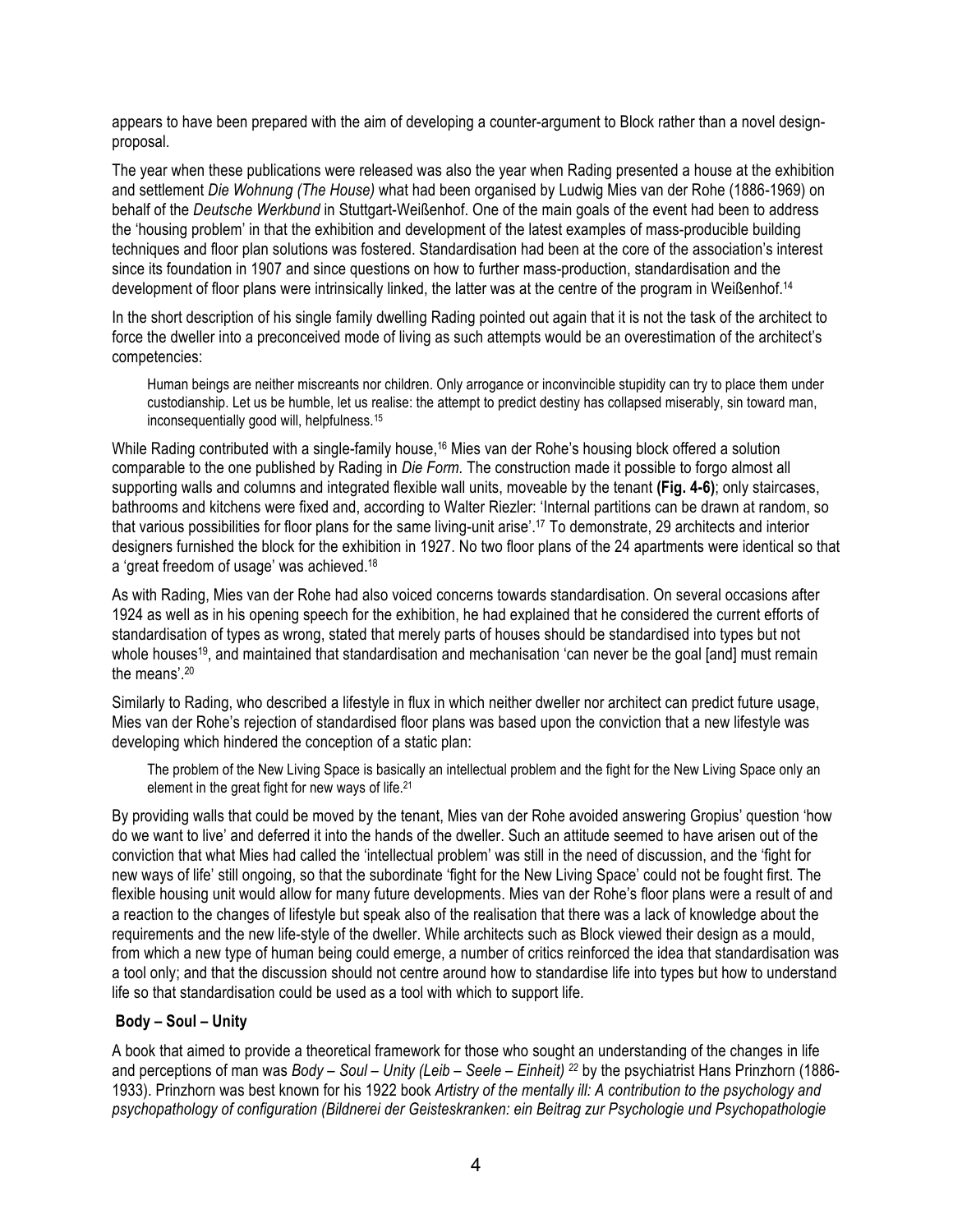*der Gestaltung)*; 23 a study based on a collection of artwork by patients in the psychiatric clinic of the University of Heidelberg. It was among the first that regarded the creative work of mentally ill patients not merely as a diagnostic tool but as genuine creative expression.

The book led to an interest in Prinzhorn's work by avant-garde artists and architects and fostered Prinzhorn's contributions to *G: Material for elementary form-creation (G: Material zur elementaren Gestaltung), <sup>24</sup> The New*  Frankfurt (Das Neue Frankfurt),<sup>25</sup> and to guest lectures at the Bauhaus by all three directors.<sup>26</sup>

*Body – Soul – Unity* was the third of a hundred planned volumes in the series: *The world-view: Books of the living knowledge27* planned to provide 'a complete overview of the current world-view in its structure, without all ornamentation and detail.' <sup>28</sup> Among the volumes announced on the book-jacket of *Body – Soul – Unity* was Mies van der Rohe's *Art of building. From cave to the high-rise*, 29 which never eventuated.

Prinzhorn's project developed from a vantage point that sought objectivity, clarity and explanation on the changes in contemporary life and was an example for the then common search for an overview, direction, and clarity while the present was perceived as fractured, lacking in orientation and direction.

*Body – Soul – Unity* mainly aimed to offer clarification about the sources on the 'deep change of our entire perception of the human being<sup>30</sup>, reassessed traditional psychology, and explicated Prinzhorn's 'precept of life based on a practical knowledge of man. Prinzhorn firstly criticised that in the technology-driven worldview of psychology around 1900 the soul had been studied separately from the body and the hypothesis had been upheld that the natural sciences would be able to quantify and measure the essence of life and soul; the operations of which could be analysed with scientific methods and independently from the individual.<sup>31</sup> To then develop and describe the new precept of life Prinzhorn relied heavily on Johann Wolfgang Goethe (1749-1832), Carl Gustav Carus (1789-1869), and Ludwig Klages (1972-1956)<sup>32</sup> but the basis of the argument mostly derived from Friedrich Nietzsche's (1844-1900) philosophy, which Prinzhorn introduced as pivotal in changing the  $19<sup>th</sup>$  century image of the world:

… the purification of our image of man, the deliverance from pressure of European obsessive brooding, the production of the natural feeling of the body-soul-unity, the differentiation of real values of life from faulty ones, in short, the rehabilitation of the dignity of the human as a nature-bound being – thereto his [Nietzsches] call arouses.33

The distinguishing elements between Nietzsche and 'all psychologists' were seen in his aim to expose the 'selfdeception' that

… a creation can inform about a creator, an offence can give explanations about the offender, an ideal can provide conclusion about those who need it, and that conclusions can be traced back from all ways of thinking and modes of evaluation to the underlying need that commands them.<sup>34</sup>

The removal of this self-deception, which is described as the main aim and achievement of Nietzsche's philosophy, consists of the insight that instincts and drives override and determine conscious decisions and self-determination.35 This argument is further developed in the chapter *Outline of the newly emerging precept of life36* where Prinzhorn stressed the importance of studying the unconscious processes of life in order to gain an understanding about the soul, since the human mind is thought to be ruled by unconscious drives rather than by conscious ones. As described above, the mechanical thinking around 1900 didn't take into consideration the unconscious processes of life so that '…the "facts of the consciousness", have been revealed as dubious facade in front of a not quite corresponding untidy building full of bleak rooms'.<sup>37</sup> Prinzhorn harks back to Carus' theories in *Psyche, on the history of the development of the soul38* in order to assert that the key to an understanding of the conscious inner life lies in the region of the unconscious,<sup>39</sup> before introducing Klages who explained that all processes of life express themselves in polarised relationships. These are outlined with the aphorism: 'the soul the sense of body, the body expression of the soul'.<sup>40</sup> The 'mind' (Geist), finally, is defined as the opponent of the soul. Within it 'the will' is situated which replaces 'drives and instincts' and which fosters a cultural situation that is responsible for decadence and many defects of the current age.41 Changes in history – political as well as cultural – are thus symptoms of the emergence of Prinzhorns concept of a unity in body and soul. The fight of the new world view with its opponent 'the will' caused a deep-rooted cultural crisis apparent since the French Revolution and was put forward as symptom of a greater crisis of man that reached deeper than political agendas, economical, governmental, or religious ideals. Prinzhorn therefore asserted that his precept of life could not serve any such demands or support such interests. Instead, it would produce human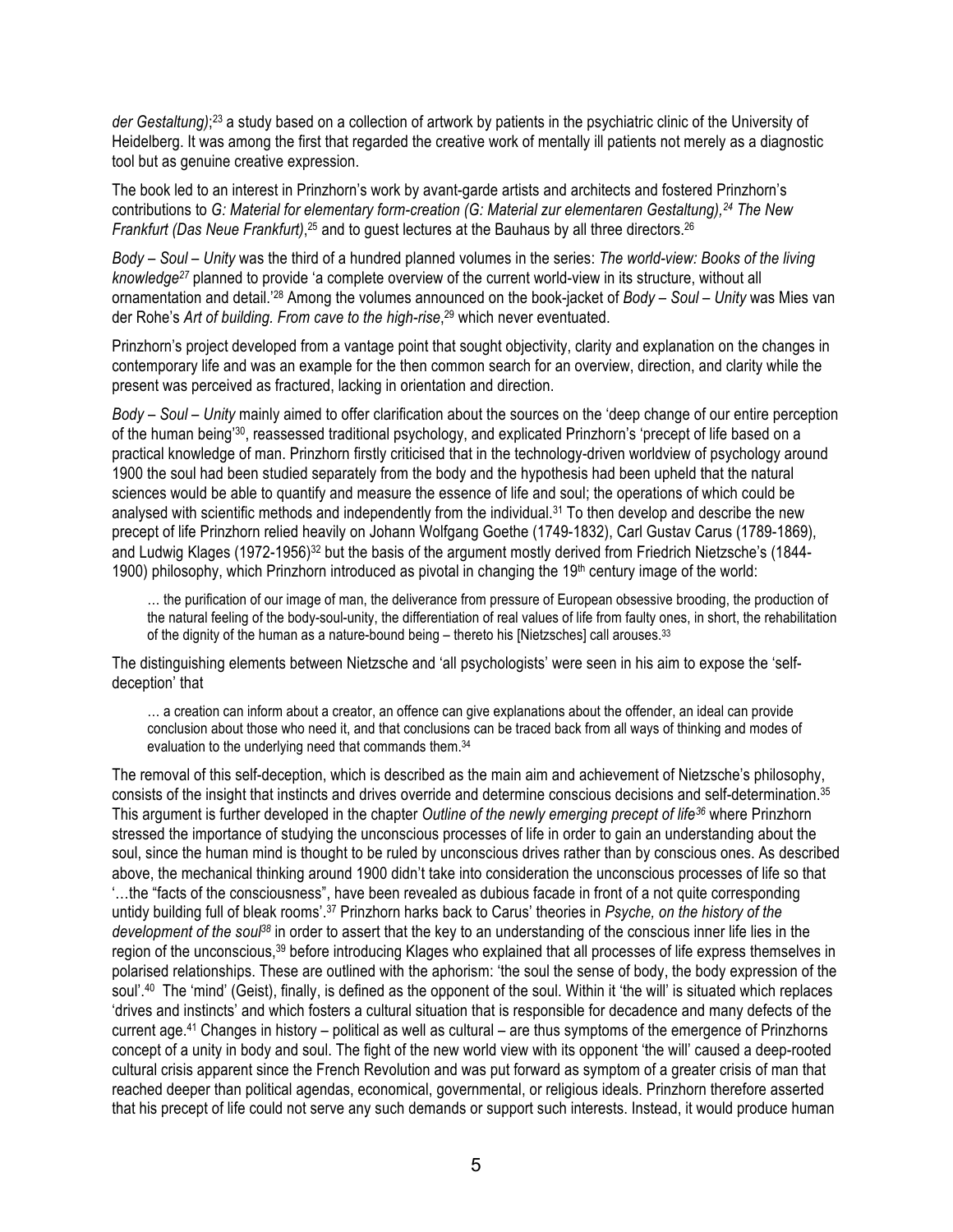beings who would defy Nietzsche's self-deception and would not be subordinate to the will. Prinzhorn's new precept of life:

… is certainly not aligned to the needs and desires of the from itself suffering and about the world despairing individual, but instead to the rare human being confident about the world, who would have found itself in unison with the great rhythms of nature and all living entities.42

This new man would, according to Prinzhorn's prediction, view the values of civilisation sceptically and as illusions but would respect these values albeit 'not adoringly as absolutes but with critical objectivity'.<sup>43</sup>

#### **Modern Architecture**

Prinzhorn's statement 'Our view of the world as a whole will probably be similar to some good room-designs which here and there succeed in our new architecture' 44 was drawn upon in Ernst Kállai's 1929 review of *Body – Soul – Unity* for the Magazine *Bauhaus45.* Kállai drew a direct connection between the book and the new objective architecture of the late 1920s:

… only the image of the rational-objective architecture can be compared with Prinzhorn's image of the new man, who ' without fostering positive illusions about himself or the world, carried by the whole depth of world affairs – knows how to find and to carry out the commandment of time.46

Kállai equated the objectivity with which Prinzhorn's new man would regard the world, with the rational-objective new architecture of recent years. By adopting Prinzhorn's metaphors to reinforce the comparisons, Kállai described the Neues Bauen as an architecture without false facades, one that shows its core without resentment for bygone glory, and where the internal construction is visible externally. Kállai nevertheless asked if this new architecture isn't still the result of the workings of the mind and 'the will' and therefore would not belong with Prinzhorn's new tenets of life.

In response to his question, Kállai rejected contemporary attempts which sought to protect traditional regional architecture (Heimatschutz) or which applied expressive or romanticised forms, as these still adhered to traditional values. The only approach left to conform to Prinzhorn's ideal was the modern building industry which, however, was dominated by 'mechanistic models and purely civilising ideals'<sup>47</sup>. Houses produced by this strand of architecture could only count as 'false values of a hyper-bred intellectualistic activity'48 and would therefore not conform with the world view described in Prinzhorn's book; nevertheless, 'only as exceptions we encounter the insight, that houses must not only be technical and economical but also a psychological organisation'. 49 Kállai recognised that the central point of Prinzhorn's thesis is that in the then current image of man the human body was regarded separately from the soul and he saw this manifested in the building industry, which housed a body only and described the modern condition as 'mechanistic industriousness plus spiritual deracination'.50 Kállai also criticised the belief that with the help of technology and industry exact, rational, and objective purpose-built structures for living and working all requirements of living could be satisfied and regulated. At the same time the political, social, and economic climate was characterised by contradictions and abysses, spiritual confusion, and disorientation of the mind so that life is '... despite all fantastic accomplishments of the mind and technology, not an equation that will be satisfied, but one that retains absurdity, gruesome lack of self-control and dreary obscuration'. <sup>51</sup> The new objective architecture was nevertheless still situated within a narrow area of rationality outside of the areas of political and social complications. But this small measure of success still does not provide many reasons to be satisfied. Essentially, Kállai asked his readers for humility in view of the achievements of the building industry, which are fictions of order and clarity, while life remains unpredictable.

On one hand Kállai affirmed that the technology-driven new architecture was the only solution to come closer to Prinzhorn's worldview but he criticised on the other hand 'purely civilising ideals' and ideas that wished to 'regulate life'. In doing so, he also disapproved of aspirations that wished to educate the dweller, regulate lives, and create a greater level of civilisation and regretted the absence of those designs that aimed at integrating the body and soul as a unity.

Prinzhorn's book and his explanations about the emergence of a new precept of live was symptomatic of the schism present in the complex attitudes towards the working class tenant for whom the mass producible houses were developed. For architects uncomfortable with attempts to prescribe a life-style, Prinzhorn provided an outlook and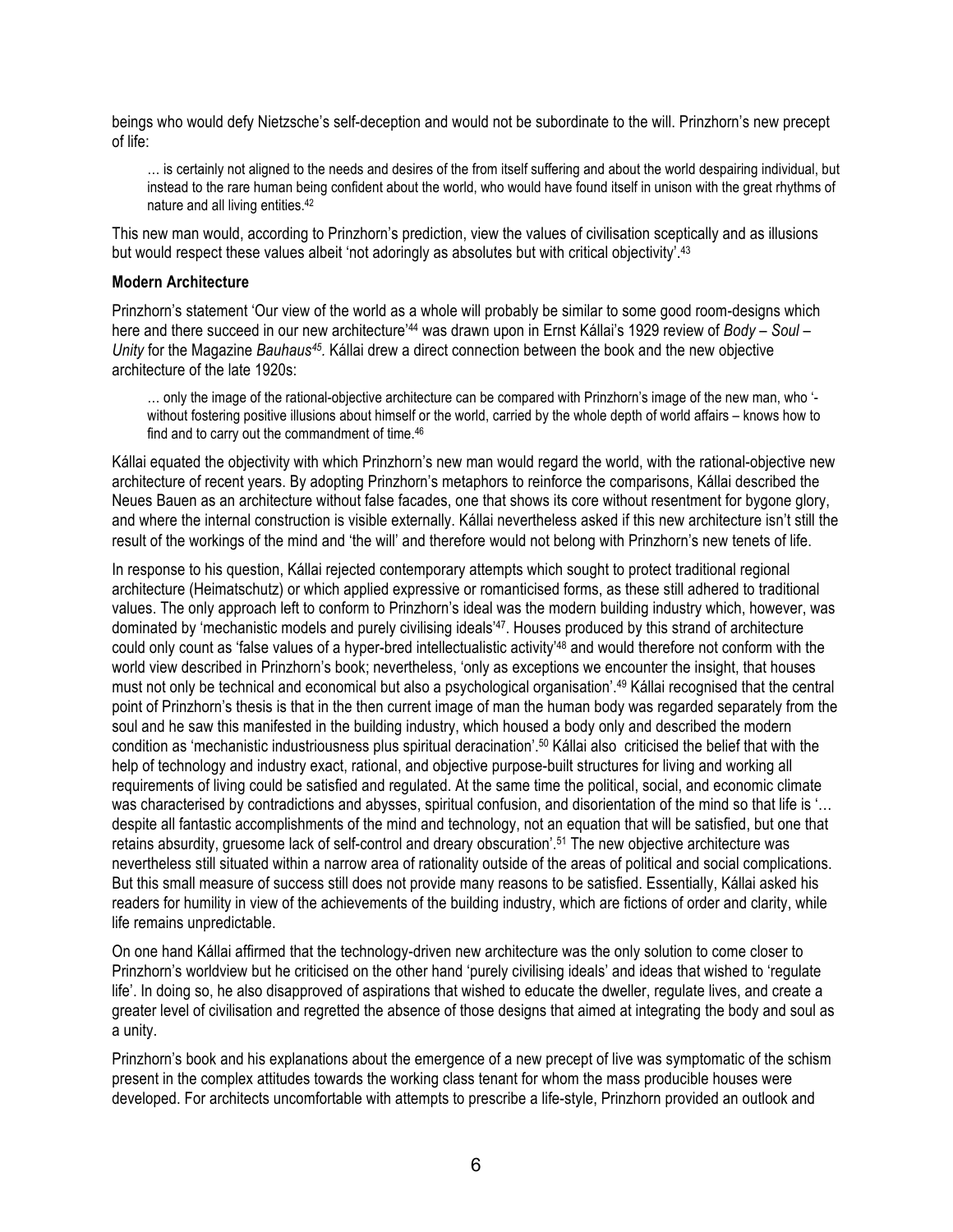theoretical framework for the development of a utopian human being of the near future who would be confident about the world, not corruptible by economics, religion, or politics, and who would develop naturally. It provided also an argument to rethink purely rational considerations that aimed to solve the housing problem by providing for the body itself but not for the whole individual. Prinzhorn's book and his planned series was an attempt to create a prognosis about the ways in which humanity would evolve.

Kállai's reading of Prinzhorn's book focused on the brief description of a new man and the remark on modern architecture but Prinzhorn provided little further definition of either topic as he was mainly interested in the explanation of his new precept of life, as well as in his image of the world in general. His concern was to highlight a general shift from a mechanical and technology-driven world view, that compartmentalises and studies parts of the human being, to a holistic one which affirms that the body needs to be understood as part of the soul and vice versa and in which unconscious forces are the basis of an understanding of the workings of the soul.

In order to convince of the validity of this thesis Prinzhorn placed great importance on the book *Art of building* that he had invited Mies van der Rohe to write for the series. Kallai's statement that the newly developing 'view of the world as a whole will probably be similar to some good room-designs which here and there succeed in our new architecture' <sup>52</sup> was related to Prinzhorn's belief that the newly developing architecture could provide tangible proof for the developments described in his book. In a letter to Mies van der Rohe Prinzhorn explains:

Weightiness and momentum of the endeavour depends on truly meeting the structure of the new image of the world in its main tenets. This, however, floats half-born, not yet viable, between the times and can lean its authority and dignity neither on a cultural tradition nor a dogma. The first group of authors especially must – as substitute for this absence of elemental validity – be absolutely representative for the ethos and must – from the outset – provide confidence.<sup>53</sup>

Mies van der Rohe did not deliver the manuscript for the book but seemed to still have embarked on developing a draft, as a lecture delivered in 1926 seemed to have been written in relation to the planned content of the book.<sup>54</sup>

The nature of building defined as 'the spatial execution of spiritual decisions', and must serve the spirit and the means of the time. <sup>55</sup> To adhere to traditional forms on the other hand is a mistake as the spiritual material conditions of the present determine the work of the architect not those of the past. He pointed towards a lack of historic understanding and misconceptions concerning the interdependencies between the changing of 'things' and of life which can be explained with the help of a process described by Plato: changes of forms are brought about because of changes in the soul of a populace, which forms state and society. Forms of life on the other hand influence the soul.

Mies van der Rohe regarded the interdependencies between landscapes, economic conditions and society as quintessential for an understanding of culture; one influences the other so that transformations and changes in formal expressions are fostered.<sup>56</sup> Ideological changes, however, follow much later and at a slower pace than societal ones so that formal expressions of bygone times remain and continue to have an impact even after their meaning has been forgotten. <sup>57</sup> This mechanism is described as being at work presently, which is why official forces impede 'new things'. In a call for resistance against such obstruction he explains:

Those who assume the right to interfere in the lives of individuals and the community in a regulatory way should first of all acquire adequate knowledge of things and their interconnections. Only superior abilities and real mastery entitles one to authority.58

Only a masterly understanding of the interconnections that drive the emergence of form can lead to the ability to create things that 'serve the spirit and the means of the time'. Only if knowledge of these mechanisms is present, form can be created that is in sync with the spirit of the time. Mies van der Rohe deems it ignorant to place ones will above this system in an attempt to regulate life:

Nothing is more stupid than to assume that our will is adequate to change the situation under which we live, in this or that direction [...] Only what lies in the direction of our life's goals can find fulfilment.<sup>59</sup>

The power of the will of those who wish to regulate life can never be effective enough to supersede the overarching system of interconnections that ultimately directs all development. Mies van der Rohe offered an understanding of how life forms 'things', explained the mechanisms and drives of cultural developments, and gave indications that the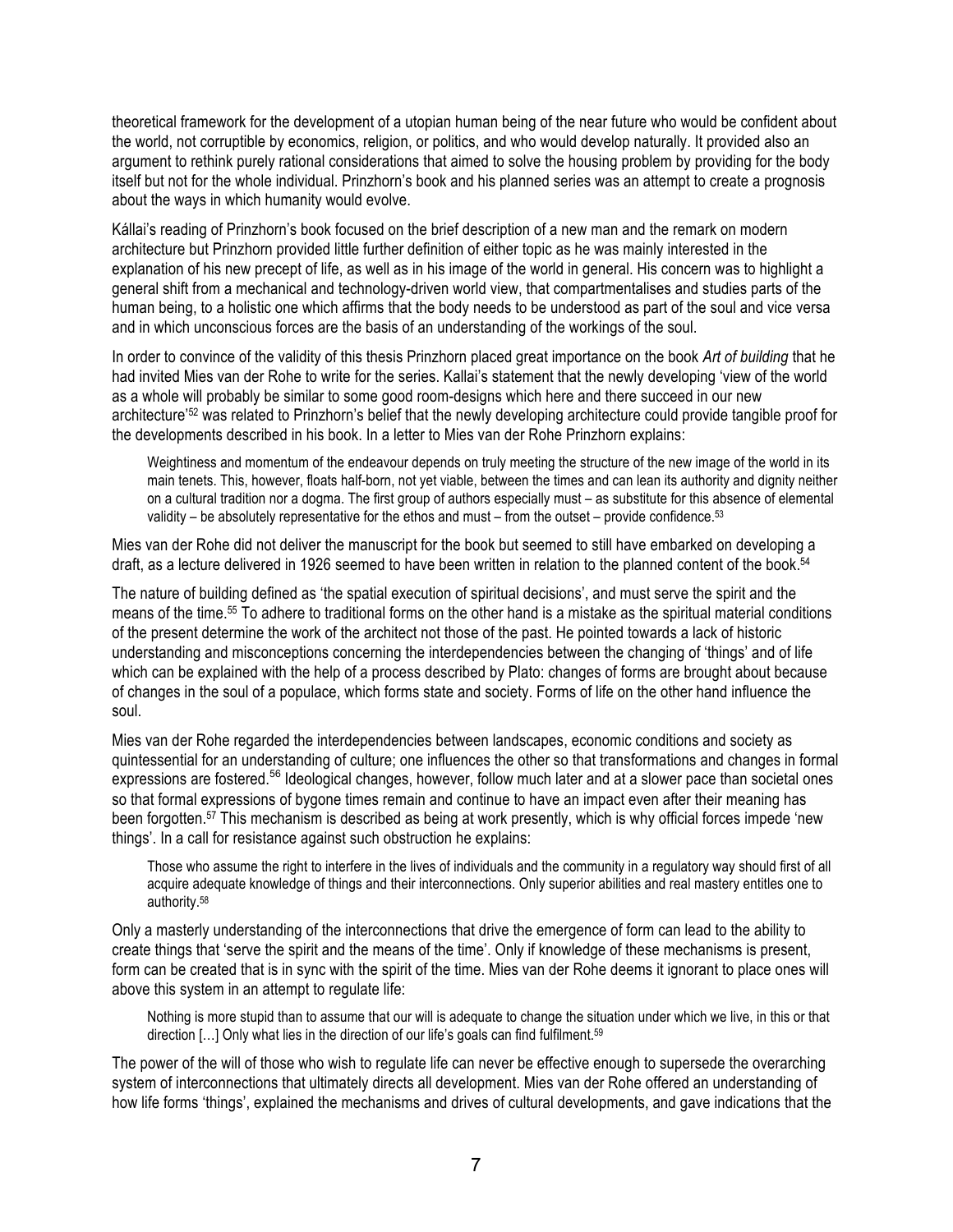creator of these mechanisms must acquire knowledge on how 'building is intertwined with living'. He stressed that building must be on the basis of knowledge of the interconnections that drive 'the transformation of […] building forms', not on the basis of the will only.<sup>60</sup>

Prinzhorn, as well as Mies van der Rohe, perceived 'the will' as the power that hinders superseding forces. Mies van der Rohe was, similarly to Prinzhorn, familiar with Nietzsche's philosophy and had knowledge of his understanding of 'the will' as a force that fosters decay. 61 Changes in Mies van der Rohe's thinking are not brought about through an intellectually devised model of the will but by underlying forces. These forces express themselves in polar-opposite relationships that Prinzhorn expresses in the aphorism 'the soul the sense of body, the body expression of the soul'62 while Mies van der Rohe explains that changes of forms are fostered by changes in the soul of a populace and that forms of life influence the soul.

Both theories have in common a suspicion of the will as the demiurge of change and while Mies van der Rohe upheld the belief that changes in life bring about changes in form, Prinzhorn sought to explain these changes in life. His precept of life aimed to provide knowledge about the changes in the perception of man and interconnections between polar relationships responsible for this change. For an architect who sought to understand the source of the changes in lifestyle in order to be able to react to them, it was necessary to acquire 'superior abilities' and 'real mastery' of these forces. Prinzhorn's precept of life offered the knowledge to achieve mastery so that solutions in the 'fight for new ways of life' could be developed.

For Prinzhorn, who sought to convince about the viability of his precept of life, the new architecture developed out of requirements of life and not 'the will'. This provided examples as to how the new precept of life took shape.

Mies van der Rohe, in the search for theories that could answer questions on the present condition of life, could with *Body – Soul – Unity* acquire knowledge of what the structure and essence of the current worldview might develop towards. Prinzhorn's framework provided an overview and knowledge of the changes in life and was a means with which Prinzhorn aimed to foster his worldview. It offered a tool which would provide material to answer the question which had been at the core of the project for Prinzhorn as well as Mies van der Rohe – to gain a better understanding of the changes at hand and the ways these might transform life.

After visiting Mies van der Rohe's apartment house Stuttgart-Weißenhof, artist Kurt Schwitters (1887–1948) doubted nevertheless whether future tenants would be able to stand up to what the apartments aim for:

Tall, noble beings stride thought the doors, full of new spirit. Hopefully at least. It also might happen like in the settlements of Frankfurt, where people arrived with their green plush-couches. It might occur, that the residents afterwards turn out to be not as mature and free as their own doors. But let us hope, that the house will ennoble them.<sup>63</sup>

Despite all claims for flexibility, freedom and choice, Schwitters still saw in the architecture the will expressed that sought to change the life of the residents and perceived Mies van der Rohe's attempt to provide flexible walls, as means with which to alter the inhabitant.

## **Figure Captions:**

**Fig. 1:** Frankfurt Standard Ground Plans

**Fig. 2:** Fritz Block, *Standard Type* presented in his article *Wohnform und Wandlungsfähigkeit*

**Fig. 3:** Adolf Rading, *'Main Type' (Haupttyp)* presented in his article *Wohngewohnheiten*

**Fig. 4+5:** Ludwig Mies van der Rohe, *Block for Stuttgart-Weißenhof, Stuttgart, 1927. Façade and floor plans.*

**Fig. 6:** Ludwig Mies van der Rohe, *Tenement for Stuttgart-Weißenhof, Stuttgart, 1927.* Interior designed by the Schweizer Werkbundkollektiv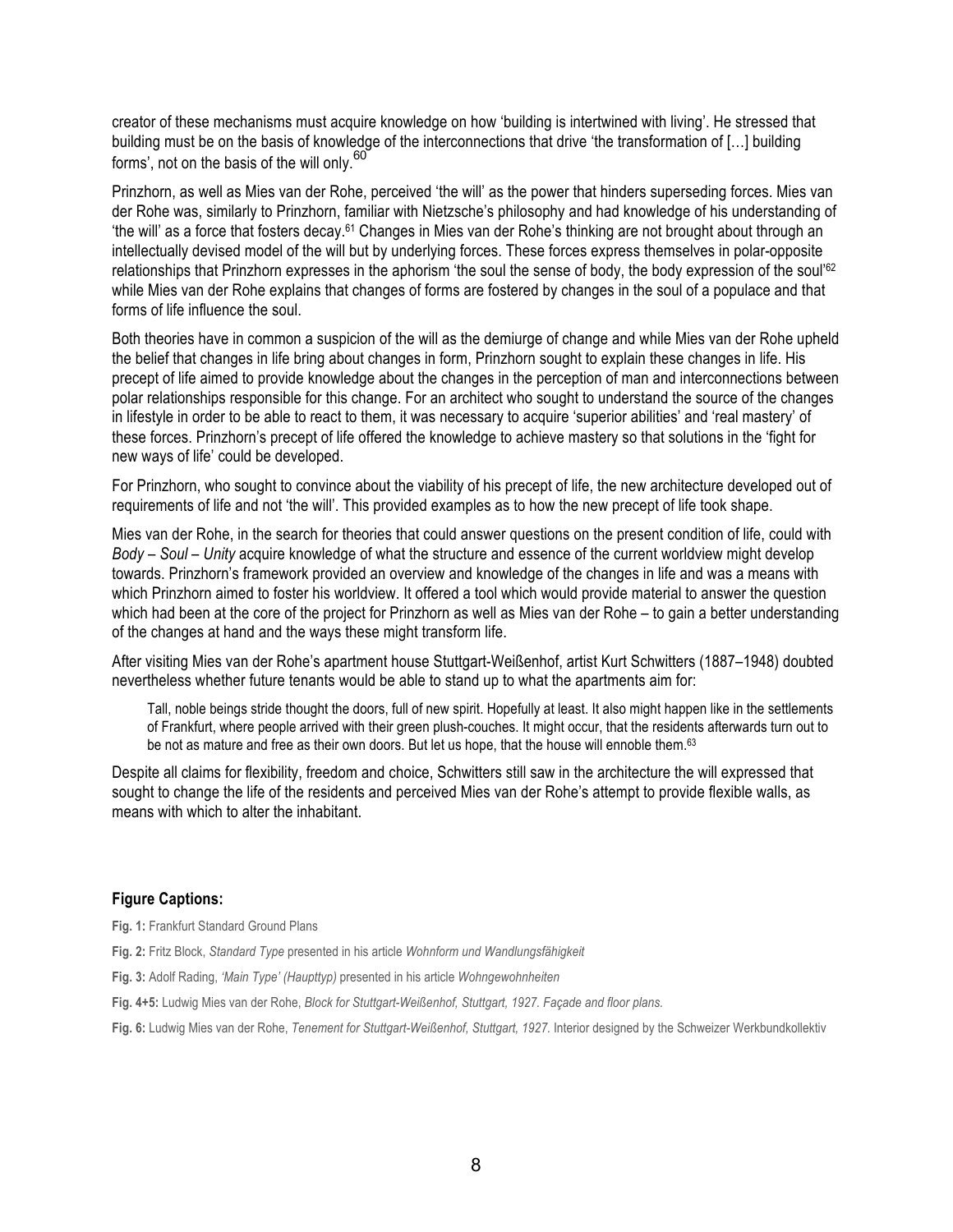Quotations are given in the German original in footnotes only where the author has provided the translation. Where no date was specified in the publication and where a reprint was consulted, the dates of first issuing are given in [brackets].  $2$  Ibid.

<sup>3</sup> Similar developments were pursued by Walter Gropius in Dessau-Törten and by Martin Wagner and Bruno Taut in Berlin-Britz. Only between 1939-1941 Ernst Neufert developed by order of Albert Speer a mobile 'house factory'. W. Voigt ''Triumph der Gleichform und des Zusammenpassens'. Ernst Neufert und die Normung in der Architektur' in W. Nerdinger, ed., *Bauhaus-Moderne im Nationalsozialismus. Zwischen Anbiederung und Verfolgung* (München, Prestel, 1993), p. 188.

<sup>4</sup> C. Mohr, 'The New Frankfurt – Housing construction and the city 1925-1930' in C. Quiring et. al. *Ernst May 1886-1970* (München, Prestel, 2011), pp. 51-68 and H. Risse, *Frühe Moderne in Frankfurt am Main 1920-1933. Architektur der zwanziger Jahre in Frankfurt a. M.* (Frankfurt am Main, Societäts-Verlag, 1984), p. 20.

5 Gropius was a major contributor of this argument and pursued it in lectures and publications throughout the late 1920s. See, for example, W. Gropius, 'Wohnhaus-Industrie' in W. Gropius und L. Moholy-Nagy eds., *Ein Versuchshaus des Bauhauses in Weimar* (München, Albert Langen Verlag, 1925), pp. 5-14. Eugen Kaufmann (1892 -1984) government building officer in Frankfurt justified standardisation of units with a similar argument than Gropius. E. Kaufmann, 'Neues Bauen'. *Die Umschau,* 31. (1927), p. 917.

6 W. von Drigalski, 'Über Wohnungsbau und Hygiene'. *Wohnungswirtschaft*, 6. (1929), pp. 281-282, Wagner, 'Wohnung und Siedlung'. *Technisches Gemeindeblatt*, 31:12 (1928), p. 155. R. Neubert, *Der Mensch und die Wohnung* (Dresden [1926]), pp. 24-26.

7 Ludwig Hilberseimer (1885-1967) developed floor plan types in 1929 alongside such concepts. L. Hilberseimer, 'Großstädtische Kleinwohnungen' *Zentralblatt der Bauverwaltung,* 49 (1929), p. 509 and L. Hilberseimer, 'Kleinstwohnungen. Größe, Grundriß und städtebauliche Anordnung' *Bauhaus,* 3:2 (1929), pp. 1-4. The journal *Gesundheits-Ingenieur* published contributions to this topic by he councillor of building and construction in Lüdenscheid Wilhelm Finkbeiner whose floor plans resemble those proposed by Gropius and Hilberseimer. The facades are of traditional appearance. W. Finkbeiner, 'Beschränkung der Wohnungsgröße'. *Gesundheits-Ingenieur*, 50 (1927), pp. 793-794.

8 F. Block, 'Wohnform und Wandlungsfähigkeit'. *Die Form*, 2 (1927), pp. 40-46.

9 '… die Masse der werktätigen Bevölkerung noch stark erzogen und beeinflußt werden muß'. Ibid. p. 41.

<sup>10</sup> Ibid. p. 46.

 $\overline{a}$ 

11 'Hier kann der Wohnteil keiner anderen Bestimmung zugeführt werden. Zwangsformung sollte man überhaupt, wo eben möglich, bei allen Räumen der Kleinwohnung durchführen'. Ibid. p. 46.

12 A. Rading, 'Wohngewohnheiten'. *Die Form*, 2 (1927), pp. 47-49.

13 'Daß trotz gleicher Wohnbedürfnisse kein trockenes Schema das Ergebnis zu sein braucht, mögen einige Grundrisse beweisen. Eine vollkommene Uniformierung der Konstruktion, des bautechnischen Teiles führt zu vollkommener Elastizität des Grundrisses und macht [...] ein individuelles Wohnen wieder möglich'. Ibid. p. 48.

<sup>14</sup> On the changes of the programme between 1926 and 1927 and on the critique that the majority of buildings targeted middle class instead of working class dwellers see: Stadtschultheißenamt Stuttgart, 'Letter to Ludwig Mies van der Rohe 29. Dezember 1926' in *Museum of Modern Art New York, Mies-van-der-Rohe-Archiv*, New York, Weissenhof Folder #6.11. See also: Deutscher Werkbund, ed., *Bau und Wohnung. Die Bauten der Weißenhofsiedlung in Stuttgart* (Stuttgart, F. Wedekind, 1927), K. Kirsch, *Die Weißenhofsiedlung. Werkbund-Ausstellung 'Die Wohnung' – Stuttgart 1927* (Stuttgart, DVA Verlag, 1987). F. Neumeyer, *The Artless Word: Mies van der Rohe and the Building Art*  (Cambridge, MIT Press, 1991).

15 'Die Menschen sind weder Bösewichter noch Kinder. Nur Arroganz und unbelehrbare Dummheit können versuchen, sie unter Kuratel zu stellen. Seien wir bescheiden, sehen wir ein: der Versuch, Vorsehung zu spielen, ist kläglich gescheitert, Versündigung am Menschen, belanglos guter Wille, Hilfsbereitschaft'. A. Rading, 'Zeitlupe' in Deutscher Werkbund, ed., *Bau und Wohnung*, 1927, p. 103.

<sup>16</sup> In Stuttgart, as Mies van der Rohe explained in 1926, only the houses by J.J.P Oud, Mart Stam, Peter Behrens and by himself displayed the possibility for standardisation into types of units. He was satisfied with this number since it was the goal to tackle the housing problem on a broad and inclusive scale. L. Mies van der Rohe, 'Letter to Richard Döcker dated 13. December 1926' in *Mies-van-der-Rohe-Archiv, New York, Weissenhof Folder #12.3.*

<sup>17</sup> 'Die Zwischenwände können beliebig gezogen werden, so daß sich verschiedenste Grundrißmöglichkeiten für die gleiche Wohneinheit ergeben'. W. Riezler, 'Die Arbeiten in der Werkbund-Ausstellung. Die Wohnung Stuttgart, 23. Juli – 9. Oktober 1927', *Die Form* 2 (1927), p. 213. Mies van der Rohe described his idea in detail also in a letter to the interior designer Erna Meyer in January 1927. L. Mies van der Rohe, 'Letter to Erna Meyer dated 6. January 1927' in *Mies-van-der-Rohe-Archiv, New York, Weissenhof Folder #6.1.* See also Kirsch, *Die Weißenhofsiedlung*, p. 77ff.

18 '… größte Freiheit in der Benützungsart.' L. Mies van der Rohe, 'Zu meinem Block' in *Bau und Wohnung*, 1927, p. 77. Mies van der Rohe was of course not the first who envisioned and developed moveable wall units or flexibility of space. Le Corbusier's 1914 Dom-ino system visualised how a ferro concrete construction would enable flexibility and Gerrit T. Rietveld's 1923 Schröder-house in Utrecht incorporated moveable walls. Gropius also had grappled with the problem of how to allow for flexible floor plans and the possibility to grow the houses together with the income and size of the family. He had proposed a *Baukasten im Großen* [*large-scale building set*] – a system to consist of

<sup>1&#</sup>x27;Und die Menschen', fragte er [Georg] Wolff, 'was nützen die veränderten Einrichtungen, wenn die Menschen dieselben bleiben?' 'Aber gestatten Sie – wir werden uns doch einig darüber sein, daß die Menschen ein Produkt ihrer Verhältnisse sind. Nun, wenn diese gebessert werden, so wandeln sich mit ihnen selbstverständlich die Menschen.' […] Dr. Wolff wischte ein Fädchen von seiner Hose; als sei er peinlich davon berührt, daß man so etwas Selbstverständliches wie die Menschen überhaupt erwähnte. Die Menschen waren ein Zubehör zu den Einrichtungen. 'Ich glaube eben nicht', begann Georg von neuem, 'daß die Menschen bloße Einrichtungsgegenstände sind, die von den Architekten mit entworfen werden wie Schränke und Tische … die Menschen müssen sich selber entwerfen.' S. Kracauer, *Georg* (Frankfurt am Main, Suhrkamp, 1995 [1928]), p. 120.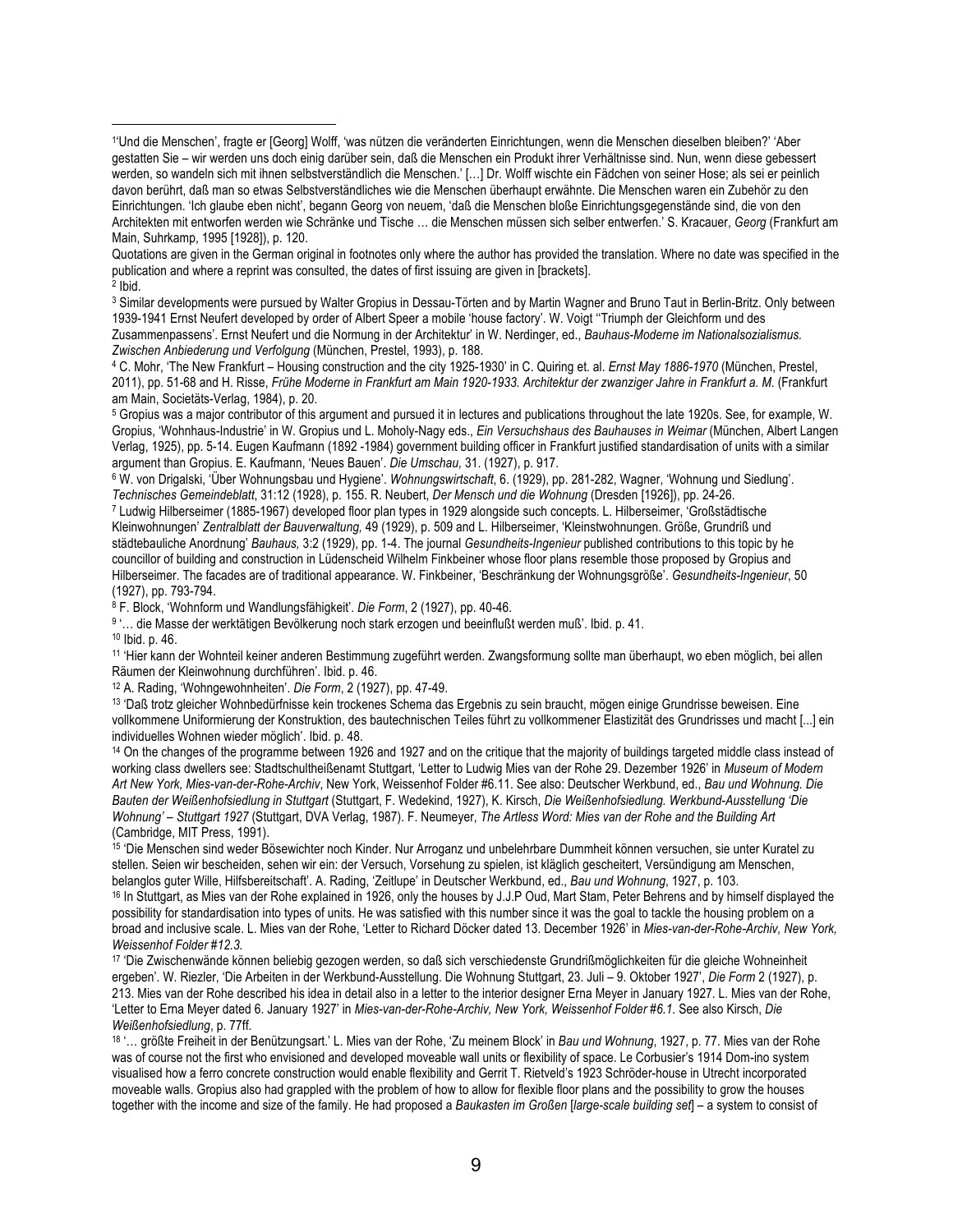<sup>20</sup> The idea of flexible floor plans had interested him since the early 1920s as publications for the magazine *G: An Avant-Garde Journal of Art, Architecture, Design, and Film* showed. These theoretical designs envisioned a skyscraper for Berlin Friedrichstraße (1921), a concrete office building (1923), and concrete country house (1923). Functions and purposes were not stipulated tightly and spaces remained adjustable. D. Mertins, 'Architecture, Worldview, and World Image in G' in D. Mertins and M. W. Jennings, *G. An Avant-Garde Journal of Art, Architecture, Design, and Film* (Los Angeles, Paul Getty Trust, 2010) pp. 77-78. See also: Ludwig Mies van der Rohe, 'Lecture', in F. Neumeyer, *The Artless Word*, pp. 249-50.

21 'Das Problem der Neuen Wohnung ist im Grunde ein geistiges Problem und der Kampf um die Neue Wohnung nur ein Glied in dem großen Kampf um neue Lebensformen'. L. Mies van der Rohe, 'Vorwort' in Ausstellungsleitung (ed.), *Amtlicher Katalog der Werkbundausstellung. Die Wohnung* (Stuttgart, Tagblatt Buchdruckerei, 1927), p. 5.

22 H. Prinzhorn, *Leib – Seele – Einheit. Ein Kernproblem der neuen Psychologie* (Potsdam and Zürich, Müller & Kiepenheuer Verlag and Orell Füssli Verlag, 1927). Around the year 2000 Prinzhorn as well as the Prinzhorn Collection had been subject to a controversial discussion as some of Prinzhorn's late writings display sympathy with Nazi ideology. For an understanding of the accusations made see: R. Talbot *Hans Prinzhorn - ein Nazi-Ideologe pathologisiert die Kunst*. URL: http://www.irren-offensive.de/talbotspeech.htm. Accessed June 10th 2014. A summary of the accusations and a reply can be accessed here: I. Jádi and C. Mundt, 'The Prinzhorn Collection. Museum and Research Centre.' in: *University of Heidelberg Home Page* URL: http://www.uni-heidelberg.de/press/news/press90e.html accessed June 10th 2014. 23 H. Prinzhorn, *Bildnerei der Geisteskranken: Ein Beitrag zur Psychologie und Psychopathologie der Gestaltung*, Berlin, Springer, 1922. He had studied Art History in Tübingen – where his interest in architecture let to a PhD-thesis on Gottfried Semper – and Medicine in Freiburg. P. Prange, 'Prinzhorn, Hans, *Neue Deutsche Biographie* 20 (2001), p. 730. URL: http://www.deutsche-biographie.de/pnd118814125.html, 'Hans Prinzhorn', Sammlung Prinzhorn. URL http://prinzhorn.ukl-hd.de/index.php?id=79&L=title%3DStationÄf¤re. Both accessed June 10th 2014. 24 H. Prinzhorn, 'Form-Creation and Health' *G: Materials for Elemental Form-Creation*, 3 (1924) in Mertins and Jennings, *G.,* pp. 154-155. H. Prinzhorn, '*The Magic of Signs'* Ibid., p. 231.

25 H. Prinzhorn, 'Das neue Menschenbild der Psychologen bietet den Erziehern neue Richtpunkte', *Das Neue Frankfurt. Monatsschrift für die Probleme moderner Gestaltung*, 2:11-12 (1928), p. 197.

26 P. Bernhard, 'Die Gastvorträge am Bauhaus – Einblicke in den zweiten Lehrkörper' in A. Baumhoff and M. Droste eds., *Mythos Bauhaus: Zwischen Selbsterfindung und Enthistorisierung* (Berlin, Reimer Verlag, 2009), p. 90.

<sup>27</sup> *Das Weltbild. Bücher des lebendigen Wissens*

28 '... eine Gesamtdarstellung des heutigen Weltbildes in seiner Struktur, abgesehen von allem Ornamentwerk des Detailwissens'. H. Prinzhorn, 'Undated letter to Ludwig Mies van der Rohe [probably written before February 1925]', in *Library of Congress, Washington D. C., Manuscript Division, estate Mies van der Rohe, Container 1.* A number of letters and postcards exchanged between Mies van der Rohe and Prinzhorn are held at the Manuscript Division of the Library of Congress in Washington D. C. The letters are mostly friendly exchanges but also concern Mies van der Rohe's contribution to Prinzhorn's project.

<sup>29</sup> *Baukunst. Von der Höhle zum Hochhaus.* 

<sup>30</sup> '… eine tiefe Wandlung unserer gesamten Auffassung vom Menschen'. Prinzhorn, Leib – Seele – Einheit, p. 13. <sup>31</sup> Ibid. p. 35.

32 Klages' 1926 text *The psychological achievements of Nietzsche* was of particular importance to Prinzhorn. He might also have drawn upon *Der Geist als Widersacher der Seele* published between 1929 and 1932 as the separation between mind, soul, and body is also analysed here. L. Klages, *Die psychologischen Errungenschaften Nietzsches* (Leipzig, J. A. Barth, 1926) and L. Klages, *Der Geist als Widersacher der Seele* (Leipzig, München, J. A. Barth, 1929-1932).

33 '... die Reinigung unseres Bildes vom Menschen, die Befreiung vom Druck europäischer Zwangsgedanken, die Herstellung des natürlichen Gefühls der Leib-Seele-Einheit, die Unterscheidung echter Lebenswerte von menschlich verfälschten, kurzum die Wiederherstellung der Würde des Menschen als eines naturgebundenen Wesens – dazu erweckt sein [Nietzsches] Ruf'. Prinzhorn, *Leib – Seele – Einheit*, p. 42.

34 '… des Rückschlusses vom Werk auf den Urheber, von der Tat auf den Täter, vom Ideal auf den, der es nötig hat, von jeder Denk- und Wertungsweise auf das dahinter kommandierende Bedürfnis'. Ibid. p. 43.

35 Ibid. p. 45.

 $\overline{a}$ 

<sup>36</sup> 'Umrisse der neuentstehenden Lebenslehre', Ibid. pp. 52-74.

37 ' … die Tatsachen des Bewußtseins, als fragwürdige Fassade vor einem durchaus nicht genau entsprechenden, unordentlichen Gebäude voll düsterer Räume enthüllt wurde?' Ibid. p. 53.

38 C. G. Carus, *Psyche, zur Entwicklungsgeschichte der Seele,* (Pforzheim, 1846).

39 Prinzhorn, *Leib – Seele – Einheit*, p. 55.

40 '… die Seele der Sinn des Leibes, der Leib Ausdruck der Seele'. Ibid., p. 62. The area in which such polar relationships – of unconscious processes of life that are visible in the body – can be examined is that of gestures but also through speech, art, and handwriting. Emotions are

pre-fabricated modules that could be added to a core module. Gropius' publications emphasised, that only building parts should be standardised into types so that a repetitive scheme has not to be feared. But in Dessau-Törten, where a scheme of three different units was executed, standardisation of building parts was only practicable together with a standardisation of floor plans. Flexibility was now replaced with the argument that the majority has similar needs.

W. Gropius, *Ein Versuchshaus*, p. 14. See also: A. Jaeggi, *Adolf Meyer. Der zweite Mann. Ein Architekt im Schatten von Walter Gropius* (Berlin, Argon-Verlag, 1994), F. Neumeyer, *The Artless Word,* pp. 230-231.

<sup>19</sup> L. Mies van der Rohe, 'Letter to Richard Döcker dated 13. December 1926' in *Mies-van-der-Rohe-Archiv, New York, Weissenhof Folder #12.3.*